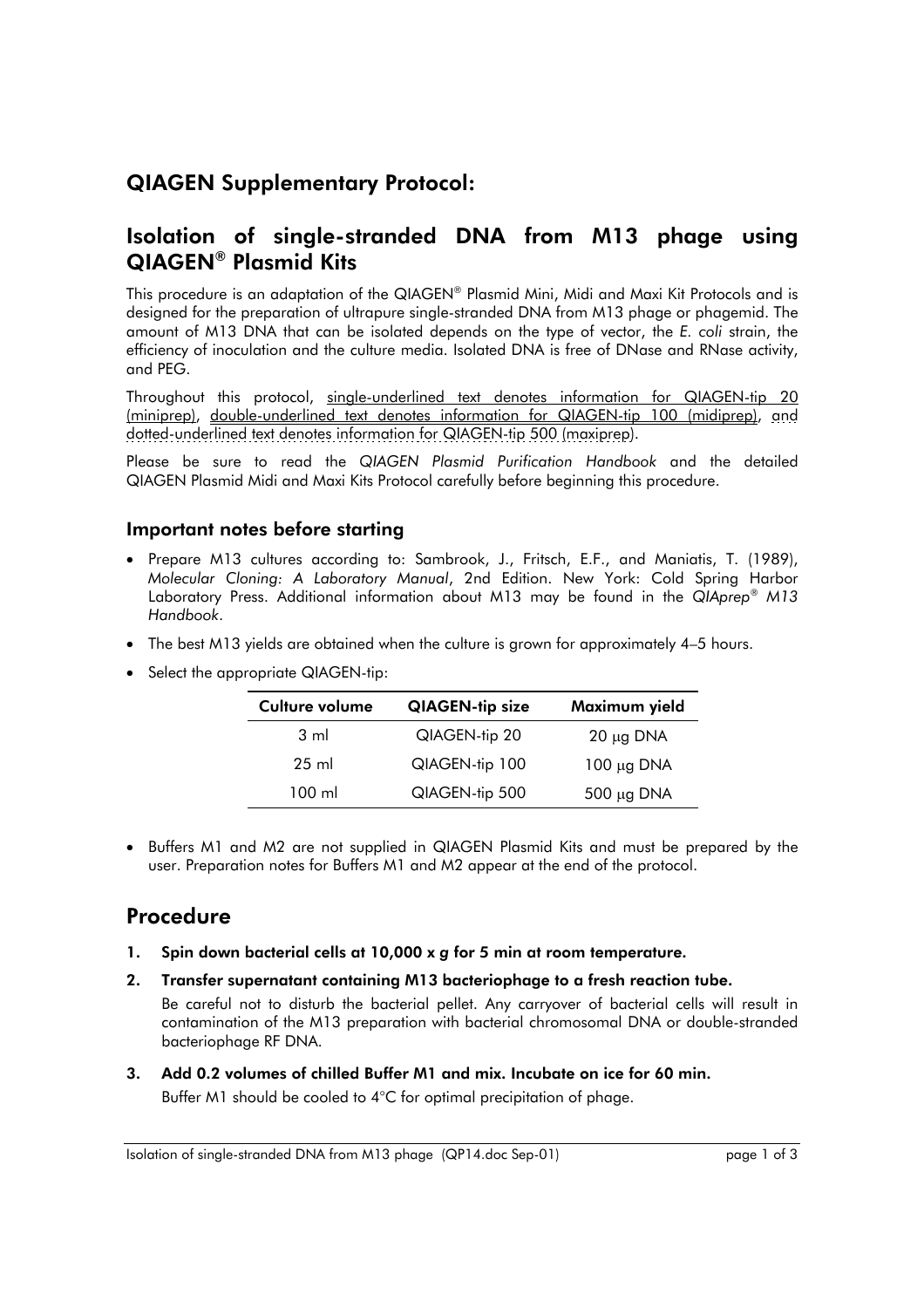4. Pellet phage at 10,000 x *g* for 10 min at room temperature. Discard the supernatant.

 It is essential that the PEG from Buffer M1 is completely removed. After decanting the supernatant, spin the tube again for 20 sec and remove the accumulated supernatant with a pipette. Alternatively, the tube may be drained by inverting for one minute. Do not wipe the tube to remove excess PEG as the phage pellet is clear and may be distributed over the walls of the tube. Spinning in a swing-arm rotor may result in a more compact pellet.

5. Resuspend the pellet in 1 ml, 10 ml or 30 ml of Buffer M2.

Vortex well to resuspend the pellet completely.

- 6. Incubate at 80°C for 20 min, 30 min, or 40 min to lyse the phage particles. Incubation at 80°C is necessary for complete lysis of phage particles.
- 7. Mix lysed phage particles by inversion, and cool to room temperature. The Triton® X-100 in Buffer M2 may form a separate phase. If this occurs, invert to mix.
- 8. Equilibrate a QIAGEN-tip 20, -tip 100 or -tip 500 by applying 1 ml, 3 ml or 10 ml Buffer QBT, and allow the column to empty by gravity flow.

 Flow of buffer will begin automatically by reduction in surface tension due to the presence of detergent in the equilibration buffer. Allow the QIAGEN-tip to drain completely.

9. Apply the lysed phage sample from step 7 to the QIAGEN-tip and allow it to enter the resin by gravity flow.

 The supernatant should be loaded onto the QIAGEN-tip promptly. If it is left too long and becomes cloudy due to further precipitation of protein, it must be re-centrifuged or filtered before loading to prevent clogging of the QIAGEN-tip.

### 10. Wash the QIAGEN-tip with  $2 \times 1$  ml, 10 ml or 30 ml of Buffer QC.

Allow Buffer QC to move through the QIAGEN-tip by gravity flow.

### 11. Elute DNA with 0.8 ml, 5 ml or 15 ml of Buffer QF

Collect the eluate in a 1-ml, 10-ml or 30-ml tube. Use of polycarbonate centrifuge tubes is not recommended as polycarbonate is not resistant to the alcohol used in subsequent steps.

#### 12. Precipitate DNA by adding 0.6 ml, 3.5 ml or 10.5 ml (0.7 volumes) room-temperature isopropanol to the eluted DNA. Mix and centrifuge immediately for 30 min. Carefully decant the supernatant.

Precipitation should be carried out at room temperature to minimize salt precipitation.

13. Wash DNA pellet with  $1 \text{ ml}$ ,  $2 \text{ ml}$  or 5 ml room-temperature 70% ethanol, and centrifuge for 10 min. Carefully decant the supernatant without disturbing the pellet.

 The 70% ethanol removes precipitated salt and replaces isopropanol with the more volatile ethanol, making the DNA easier to redissolve. A second wash with 70% ethanol may improve results in more sensitive applications, such as sequencing.